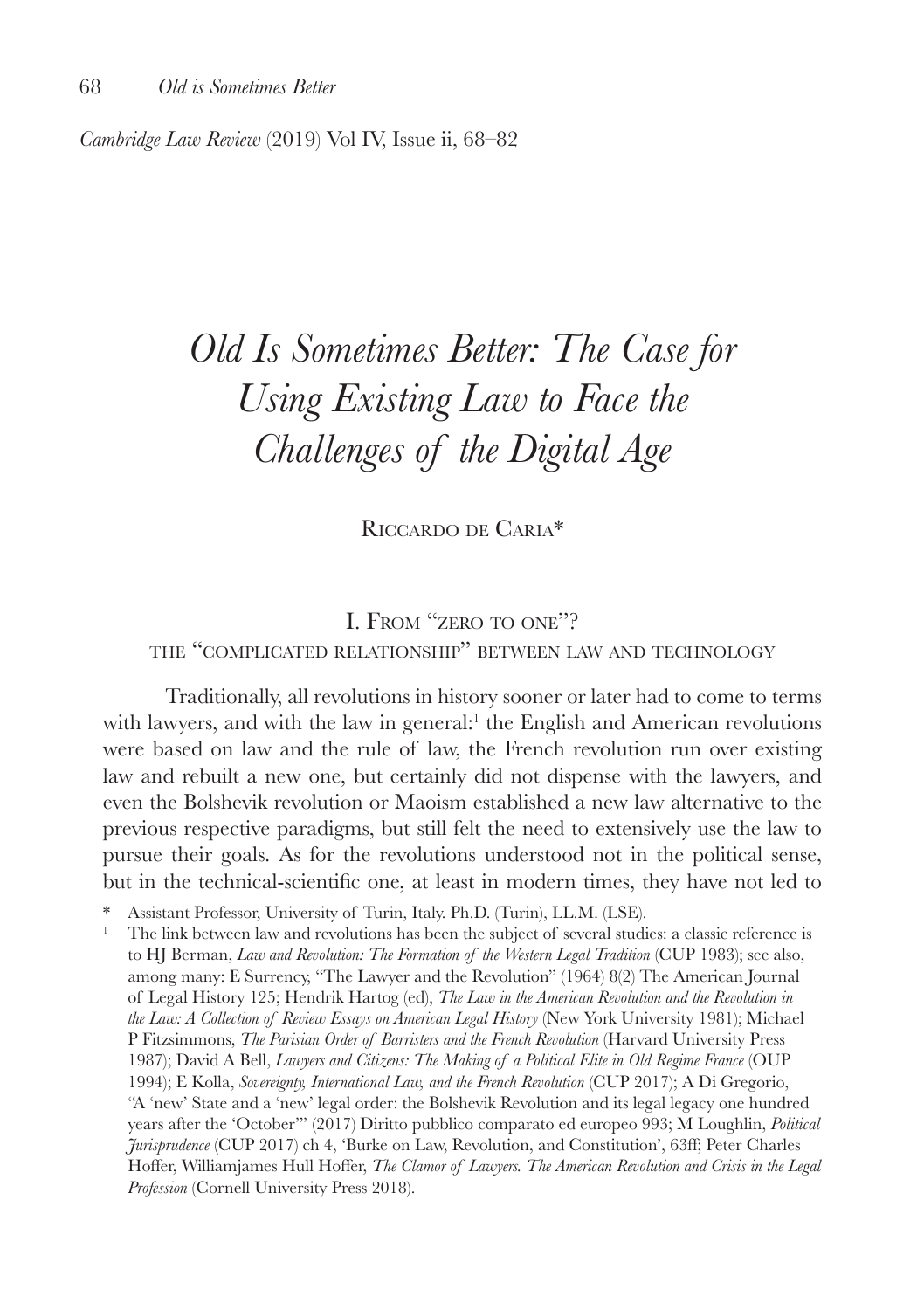the overcoming of the law, if anything to its transformation and adaptation: the industrial revolution certainly provoked considerable turmoil in the world of law, but the fundamental structure remained unaltered, and the lawyers maintained their prestige intact even in the very changed circumstances, effect of the scientifictechnological upheavals. Therefore, no previous revolution actually engaged in "killing all the lawyers", not even metaphorically.<sup>2</sup>

Instead, the current digital revolution would seem to put the law and the role of lawyers in serious crisis for the first time: as is well known, we would be faced with a scenario in which law and code are assimilated and confused.<sup>3</sup> for which a complete rethinking and updating of the law would be necessary to keep up with the emerging disruptive technologies. In this context, even the role of lawyers would have to be completely thought over: tight between legal tech, artificial intelligence, machine learning, smart contracts, and their replacement with machines,<sup>4</sup> they would have no other choice but to reinvent themselves as computer scientists, relinquishing command of their discipline to the relentless advance of increasingly intelligent and powerful computers.

In other words, the typical feature of innovation in the digital world and in the field of new technologies, captured in the spot-on title of a wonderful book by Peter Thiel, *Zero to One*, <sup>5</sup> would have transferred to the law. That is to say that, contrary to what happened with previous revolutions, in this case even law should be, or perhaps already is subject to a break in continuity, or a complete break with

<sup>2</sup> As goes the famous line by the fictional character Dick the Butcher in William Shakespeare's Henri VI (Part 2): during a discussion among rebels led by Jack Cade on what they should do once they take the throne, the following conversation takes place: "*Cade*. Be brave, then; for your captain is brave, and vows reformation. There shall be in England seven halfpenny loaves sold for a penny: the three-hooped pot shall have ten hoops; and I will make it felony to drink small beer: all the realm shall be in common, and in Cheapside shall my palfrey go to grass. And, when I am king, – as king I will be, – *All*. God save your majesty! *Cade*. I thank you, good people: – there shall be no money; all shall eat and drink on my score; and I will apparel them all in one livery, that they may agree like brothers, and worship me their lord. *Dick*. The first thing we do, let's kill all the lawyers. *Cade* Nay, That I mean to do. […] *Cade* I thank you, good people: you shall eat and drink of my score, and go all in my livery; and we'll have no writing but the score and the tally, and there shall be no laws but such as come from my mouth".

<sup>3</sup> The reference is to Lawrence Lessig, *Code and Other Laws of Cyberspace* (Basic Books 1999); the dichotomy between law and code was picked up by many authors, including Primavera De Filippi and Aaaron Wright in *Blockchain and the Law: The Rule of Code* (Harvard University Press 2018).

<sup>4</sup> See for instance N Sahota, "Will A.I. Put Lawyers Out of Business?" *Forbes* (New Jersey 9 February 2019) <https://www.forbes.com/sites/cognitiveworld/2019/02/09/will-a-i-put-lawyers-out-ofbusiness> (accessed 25 October 2019).

<sup>&</sup>lt;sup>5</sup> Peter Thiel with Blake Masters, *Zero to One: Notes on Startups, or How to Build the Future* (Crown Business 2014).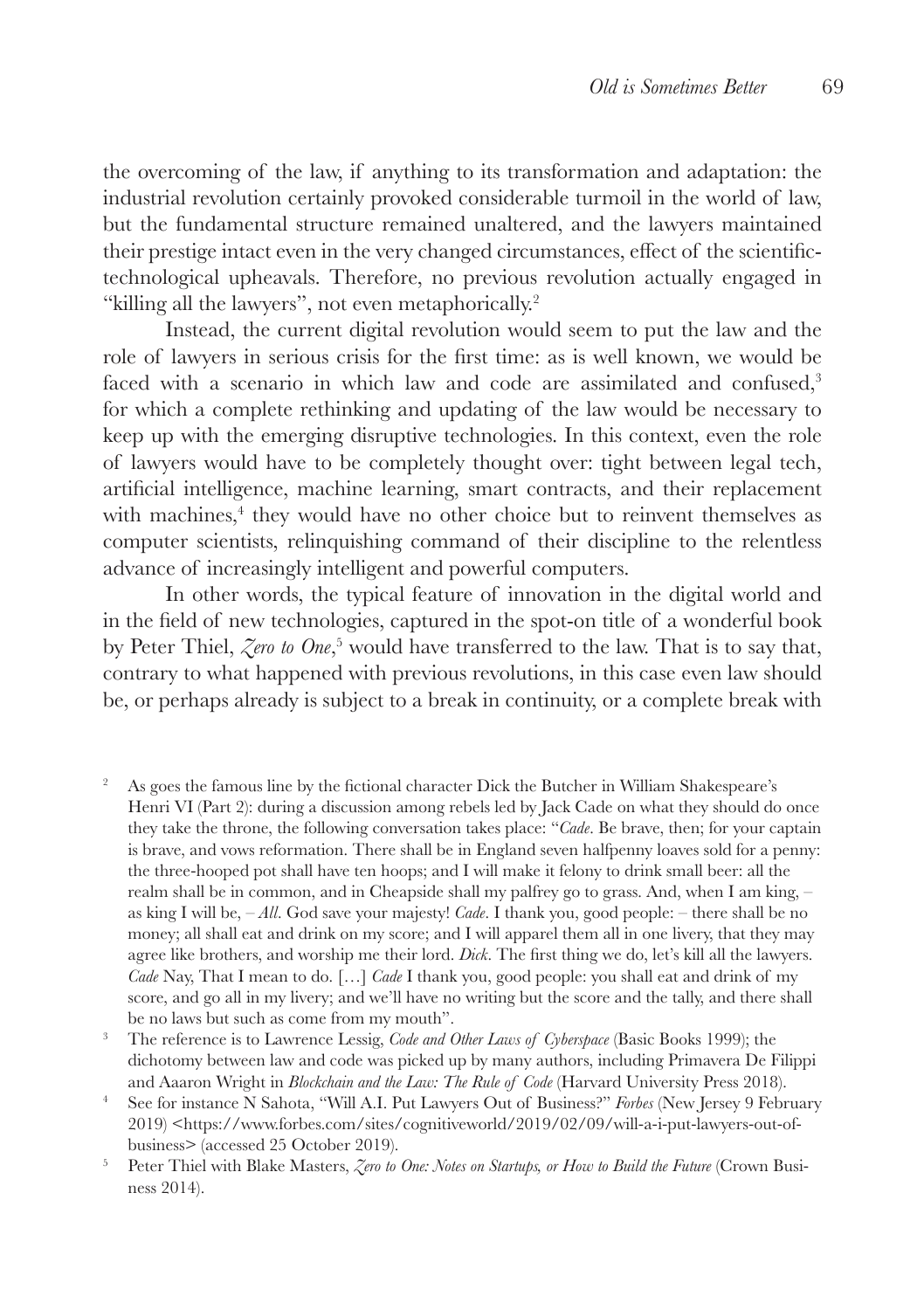the past, which would lead to a completely new paradigm, where progressively all the law is reduced to binary logic.<sup>6</sup>

In this paper, I would like to question this approach: I do not want at all to support a position of resistance to the new technologies, or yearn for a slowdown in the digital revolution, and in particular for the law to hinder the increasingly rapid innovation. This is in fact the position taken by some,<sup>7</sup> but, quite to the opposite,  $I$ believe instead that innovation, however rapid, should not be hindered, but rather favoured as much as possible in terms of public policy choices. Rather, I intend to focus on the question of whether the emerging technologies, which are making the scientific and economic world make a leap indeed from "zero to one", also actually require a law that is reborn from scratch, and the reinvention of its foundations, in order to keep up with innovation.

It has been argued that the law must be endowed with new categories in order to accommodate the novelties that the technological evolution is producing at an unceasing and increasingly accelerated rate.8 I submit, however, that the law we have is perfectly equipped to regulate an economic and technological framework that is clearly evolving very rapidly: it is arguably not necessary to resort to new categories to keep up with this evolution, or, in any case, it would always be preferable to check with great caution whether the new legal problems that have arisen with the new technologies cannot be resolved in a completely adequate way with the legal categories of the analogue world. Only if this careful analysis is unsuccessful will the search for new categories be warranted, but this is by no means a foregone conclusion, it has to be proven, and the burden of proof lies with those who advocate the need to reinvent the law.

In the following paragraphs, I will therefore argue that the one between law and technology can be a happy marriage, and not necessarily a divorce, where each party go their own way. To this end, however, in order for this "complicated relationship<sup>9</sup>" to work, as in any self-respecting marriage, some essential ingredients will be needed, which I will go on to analyse in the next paragraphs: something old (Section II), something new (Section III), something borrowed (Section IV), something blue (Section V). The final paragraph (Section VI) offers

<sup>6</sup> See the reflections by A Lo Giudice, "The Concept of Law in Postnational Perspective", in LH Urscheler and SP Donlan (eds), *Concepts of Law. Comparative, Jurisprudential, and Social Science Perspectives* (Routledge 2016) 209.

<sup>7</sup> See for instance Fritjof Capra and Ugo Mattei, *The Ecology of Law: Toward a Legal System in Tune with Nature and Community* (Berrett-Koehler 2015).

<sup>&</sup>lt;sup>8</sup> At least to a certain extent, it is the position taken for example by E Biber and others, "Regulating" Business Innovation as Policy Disruption: From the Model T to Airbnb" (2017) 70(5) Vanderbilt Law Review 1561.

<sup>&</sup>lt;sup>9</sup> As in one of the possible options to select for "relationship status" on a previous Facebook version ("it's complicated").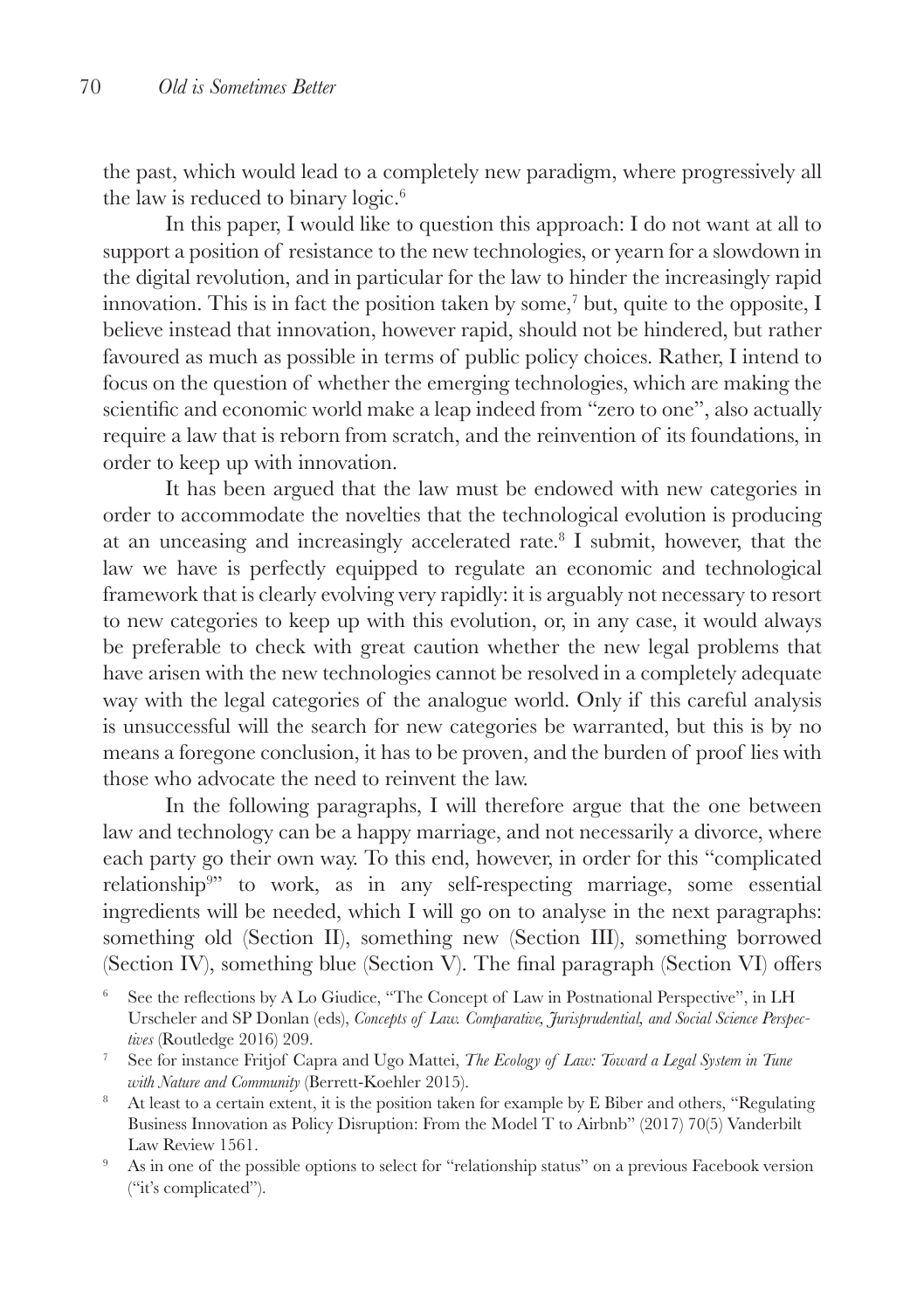my conclusive remarks. In my work, I will make ample reference to the works of Bruno Leoni, an Italian philosopher of law who put forward some extremely acute and profound reflections which, although written a few decades ago, are very useful to respond to the legal challenges posed by the emergence on the scene of the new technologies.

### II. SOMETHING OLD

As anticipated in the introductory paragraph, arguably the current rise of the digital technologies is only to a certain extent "the start of something new".10 Let me make a few examples.

The sharing economy undoubtedly raises questions the legal notions of ownership and property:11 how adequate is the traditional property law to cope with the changing relationships between people and things? We no longer own many of the goods we use, but we rent or lease them, or have them in other forms of temporary detention (think of cars, computers, smartphones),<sup>12</sup> or however goods of increasing economic importance see us as simply licensees, not owners (think of software, cloud storage space and what this entails for our files, etc.).<sup>13</sup>

As a consequence, to use the traditional metaphor of the 'bundle of sticks',<sup>14</sup> less and less sticks are left to the 'owner', and more and more remain in the hands of corporate powers and multinational conglomerates, who retain control over the goods they sell or lease or license.

To be sure, this is not in fact a completely new phenomenon, or in any case a phenomenon of the "zero to one" type: the issue of limited in time rights over things has been addressed by important authors for quite some time,<sup>15</sup> and even before the digital revolution showed all the disruptive potential that it has shown more recently. Therefore, the shift from property to other forms of relationship,

- <sup>10</sup> This is just another reference to popular culture.
- <sup>11</sup> See for instance S Kreiczer-Levy, "Consumption Property in the Sharing Economy" (2016) 43 Pepp L Rev 61.
- <sup>12</sup> See C Cain Miller, "Is Owning Overrated? The Rental Economy Rises" *The New York Times* (New York, 31 August 2014), p SR3 of the New York edition.
- <sup>13</sup> According to Kroll's *Global Fraud & Risk Report. Forging New Paths in Times of Uncertainty* (10th annual edn 2017/18), p 10, in 2017: "For the first time in 10 years of reporting, information theft, loss, or attack was the most prevalent type of fraud experienced in the last year, cited by 29% of respondents, up 5 percentage points from 24% of respondents in the 2016 survey. This in turn was up 7 percentage points from 22% of respondents in the 2015 survey. Theft of physical assets or stock, long the most common type of fraud, was the second most frequently cited incident, suffered by 27% of respondents".
- <sup>14</sup> On which see, for instance, DR Johnson, "Reflections on the Bundle of Rights" (2007) 32 Vt L Rev 247.
- <sup>15</sup> *E.g.* R Caterina, *I diritti sulle cose limitati nel tempo* (Giuffrè 2000).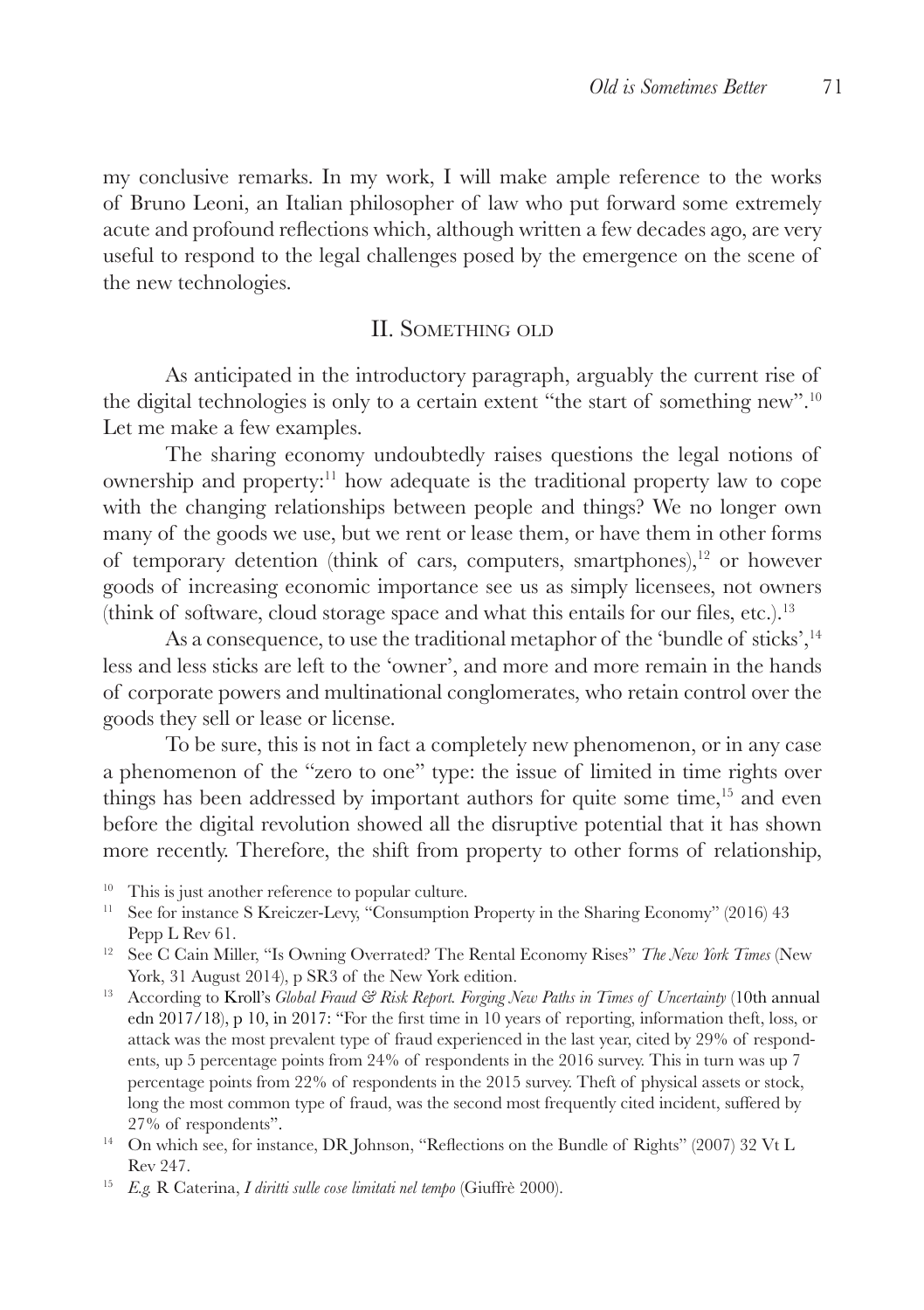typically contractual and temporary, with things, appears if anything relevant in terms of comparative increase in space for the latter type of relationship compared to traditional property, but not something radically, intrinsically new.

Even considering one of the innovative technologies on which the attention of public opinion and specialists has increasingly been focusing, namely the distributed ledger technologies (DLTs) famously at the basis of the blockchain, Bitcoin and smart contracts, the conclusion is arguably the same. Various legal systems, in particular those apparently more attentive to the evolution of new technologies and more eager to direct this evolution towards desirable goals and within a precise legal framework, have introduced normative definitions of these new phenomena,16 thus sanctioning, more or less consciously, the idea that they represent something irreducible to the old legal categories, that warrants the creation of new ones.

In truth, this does not appear to be the preferable approach:<sup>17</sup> the DLTs, the blockchain, the smart contracts can in fact be classified in the existing categories.<sup>18</sup> without the need to introduce new institutions whose relationship with the existing ones will inevitably be problematic and will take some time to be arranged in a satisfactory way, if it can actually be arranged at all. Smart contracts are in fact pieces of software, whose legal implications it is a very stimulating endeavour to investigate;19 but also the blockchain and Bitcoin can arguably be traced back to

<sup>16</sup> A comprehensive and updated account is for instance the one provided by Chetcuti Cauchi Advocates' *Blockchain, Crypto & ICOs. A Legal Review of Leading Jurisdictions* <https://blockchain. chetcuticauchi.com/report/> (accessed 25 October 2019). For some reflections on the regulatory responses to the DLTs revolution, see R Herian, "Regulating Disruption: Blockchain, GDPR, and Questions of Data Sovereignty" (2018) 22(2) Journal of Internet Law 1, 1, 8–16.

<sup>17</sup> For the opposite view, see for instance K Werbach, "Trust, but Verify: Why the Blockchain Needs the Law" (2018) 33 Berkeley Tech LJ 487, and OY Marian, "Blockchain Havens and the Need for Their Internationally-Coordinated Regulation" (2019) 20 North Carolina Journal of Law and Technology. Quite surprisingly, Eu institutions found no need to rush to regulate the crypto market: see Bloomberg, "Europe Is in No Rush to Regulate Crypto Market, Officials Say" *Fortune*  (New York, 8 September 2018) <http://fortune.com/2018/09/08/europe-cryptocurrency-regulation/> (accessed 25 October 2019).

<sup>18</sup> See R de Caria, "The Legal Meaning of Smart Contracts" (2018) 26(6) European Review of Private Law 731.

<sup>&</sup>lt;sup>19</sup> See R de Caria, "The Definition(s) of Smart Contracts Between Law and Code" in M Cannarsa, LA Di Matteo and C Poncibò (eds), *The Cambridge Handbook of Smart Contracts, Blockchain Technology and Digital Platforms* (CUP 2019) 19.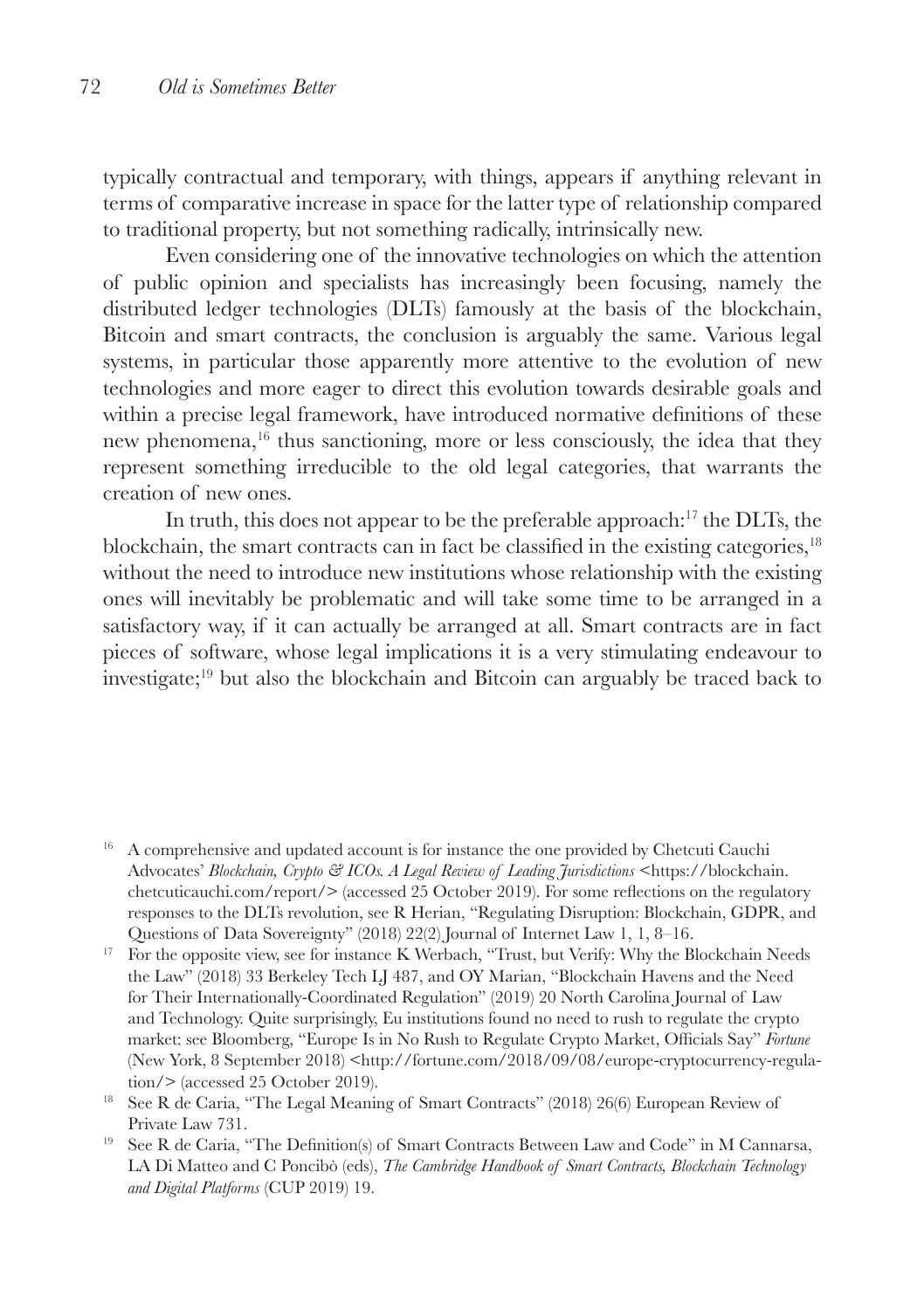existing legal institutions, which may vary according to different legal systems,<sup>20</sup> but which in any case exist everywhere.

But the same holds true for all the main areas in which we see the proliferation of technological innovation and the consequent rapid increase in legal questions that this entails: e-commerce does not change the key assumptions of contract law, 3D printing is part of a well-established framework of intellectual property law, the same artificial intelligence, robotics and the Internet of Things produce new scenarios and generate new problems, including legal ones, but they can be addressed satisfactorily with the statutory instruments of contractual and non-contractual liability.

Ultimately, it is arguably necessary to recover the notion of "evolutionary" law" <sup>21</sup> adopted by a not yet enough appreciated academic tradition, among scholars of both of law and economics, ranging from Carl Menger to Murray Rothbard and especially Bruno Leoni.<sup>22</sup> In particular, the latter, highlighting the merits of the customary production of law in both the Roman and the common law traditions, formulated the original and fascinating theory of "law as individual claim",23 according to which law in its proper and noblest meaning is something that arises spontaneously from the free repetition of certain behaviours by many people over time.

In other words, what makes a prerogative, an individual claim, rise to the status of recognised right (and therefore of law) is the spontaneous recognition of the same by the affiliates of a given community: following this approach, we must conclude that the rules governing the digital age should also be derived from the customary principles stratified over the centuries, that could be profitably employed also in the digital environment.

Indeed, it is by definition to be ruled out the contention that the law should follow and adapt rapidly to new scientific and market developments. It is therefore an effort that should not be undertaken, because the law in the strictest, noblest

- <sup>21</sup> On which see A Gianturco Gulisano, 'Bruno Leoni tra positivismo e giusnaturalismo. Il diritto evolutivo' (2009) Foedus 87.
- $22$  For a discussion of the influence of the Austrian school of economics on legal theory, see M Litschka and K Grechenig, 'Law by human intent or evolution? Some remarks on the Austrian school of economics' role in the development of law and economics' (2010) 29(1) European Journal of Law and Economics 57.
- <sup>23</sup> It is the title of a chapter of his masterpiece, *Freedom and the Law* (see the expanded 3rd edn, with a foreword by Arthur Kemp (first published 1961, Liberty Fund 1991). The following references are taken from this online edn, available at <https://oll.libertyfund.org/titles/920> accessed 25 October 2019).

<sup>20</sup> About Italy see *e.g.* P Burlone and R de Caria, 'Bitcoin e le altre criptomonete. Inquadramento giuridico e fiscale' (*Istituto Bruno Leoni*, 1 April 2014, IBL Focus 234) <http://www.brunoleonimedia.it/public/Focus/IBL\_Focus\_234-De\_Caria\_Burlone.pdf> (accessed 25 October 2019).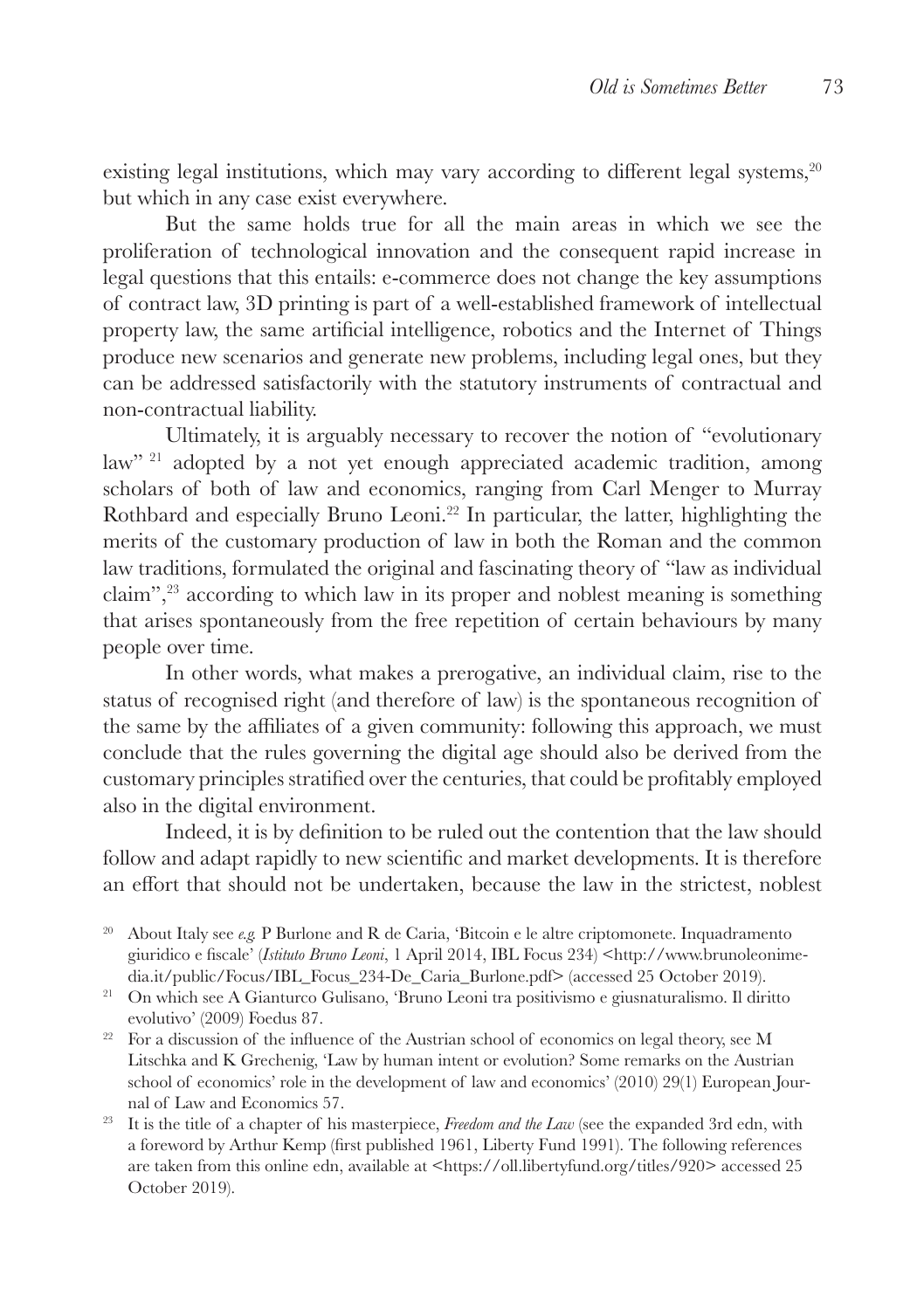and most genuine sense is something that is stratified and consolidated over time: it is consequential that, if the time elapsed is short or very short, by definition law cannot have been created, because there has not been enough time for individual claims to establish.

To this it is worth adding that it appears a lost battle for lawyers the one chasing the latest new technological developments: either the law arrives late, thus risking to appear blunt, or, on the contrary, its fervour in trying to keep pace with innovation, never letting it happen without previously regulating it, ends up stifling that same innovation<sup>24</sup>

## III. Something new

However, it would be extremely hasty to conclude, from the premises set out in the previous paragraph, that there is and cannot be anything new in the law with regard to the new disruptive technologies. While it is true that the law should not chase innovation, it is certainly also true that something new actually exists, on various fronts.

This appears undeniable: wealth is increasingly represented by intangible goods: not only have we witnessed the shift of wealth from real estate to movable property, but the movable goods that become increasingly valuable are generally of an immaterial nature<sup>25</sup>. Hence the need to protect the new digital wealth, starting from the personal data, and to reflect on their concentration (big data) and the modalities of their treatment and circulation.

From this point of view, one of the main topics of discussion in the world of law is the privacy of such data: from the way in which it is often addressed, it would seem to be an essentially new and unprecedented problem, but as is well known, the right to privacy was conceptualised as far back as in  $1890$ ,<sup>26</sup> only 12 years after Edison invented his light bulb, just to make an example. And this right fundamentally remains the same, in its essential tenets, even though the

 $24$  The problems arising for regulation when facing fast-developing new technologies was dealt with for instance by M Fenwick, WA Kaal, EPM Vermeulen, "Regulation Tomorrow: What Happens When Technology Is Faster than the Law" (2017) 6 American University Business Law Review 561, although with policy conclusions different than my own.

<sup>25</sup> See, already several years ago, Margaret M Blair and Steven MH Wallman (eds), *Unseen Wealth: Report of the Brookings Task Force on Intangibles* (Brookings Institution Press 2001).

<sup>26</sup> SD Warren and LD Brandeis, "The Right to Privacy" (1890) 4(5) *Harvard Law Review* 193.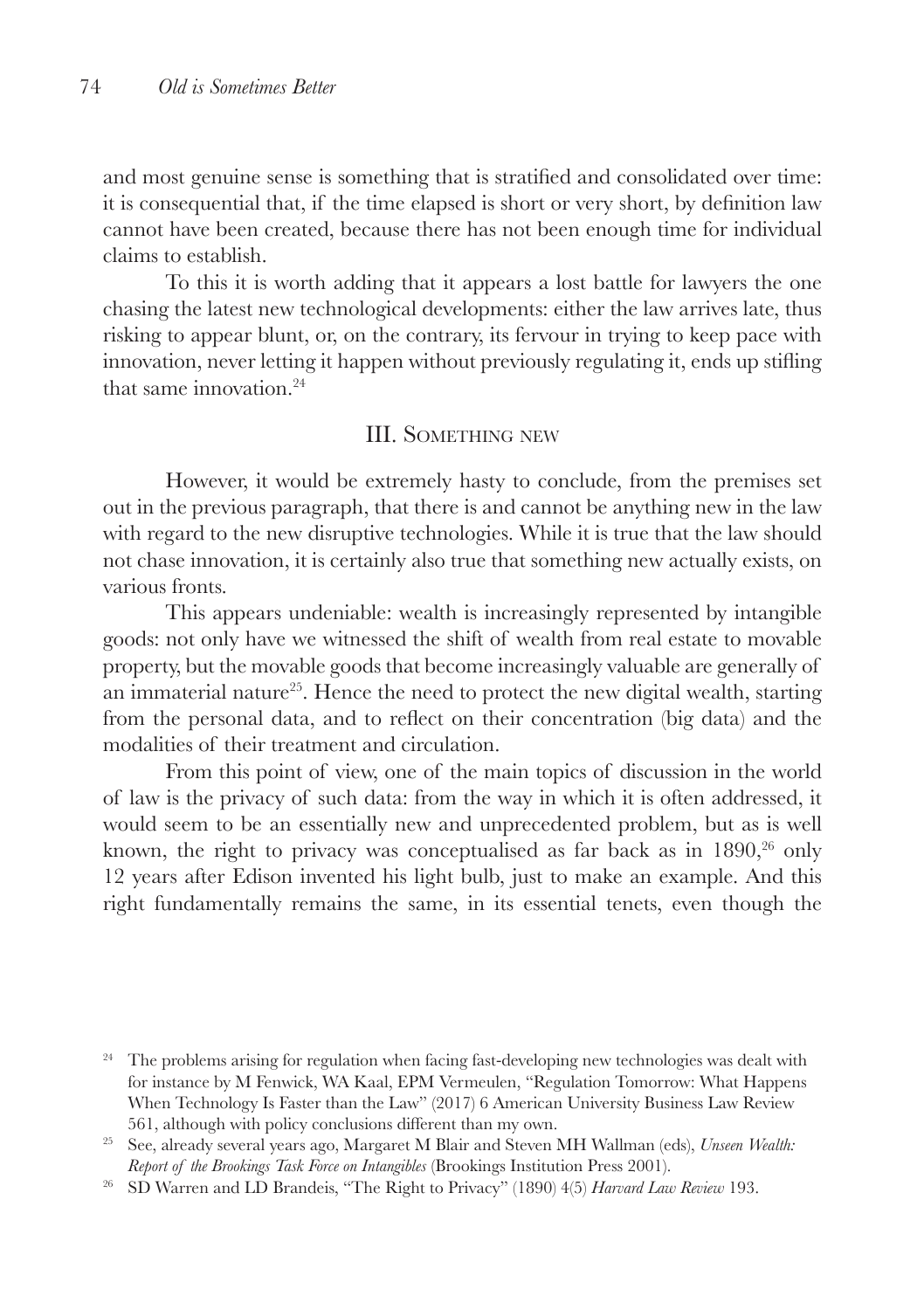technological scenario has evolved in a tremendous way from the age of the Edison light bulb.

Arguably, therefore, the regulatory rush, that has put Europe at the vanguard in reining in this field, does not appear to be fully justified:27 if the single piece of data is potentially subject to appropriation in the proper sense, then the traditional rules on (immaterial) property exist and can be applied; otherwise, it will be without protection, similarly to materials that do not have access to copyright protection.

To be sure, what makes the data special is that it is essentially much more useful to those who have to acquire it than to those who own it: the data is not only or so relevant in itself, but acquires particular relevance because of its combination with a vast amount of data from other people.<sup>28</sup> However, even in this case the problem is not new in itself: what the technological society changes from the past, if anything, is the ease with which such data can be found, but since forever, or at least since the capitalist mode of production has consolidated,<sup>29</sup> producers have had an interest in having as much information as possible about their customers. And such an information-gathering effort can arguably be accommodated in the existing legal framework without the need for new rules.

However, there are some areas in which we actually see the raise of new issues: in particular, artificial intelligence opens up scenarios that may conflict with the traditional notions of subjectivity, personality, responsibility (one can think of neural networks reproducing the functioning of the human brain, of machine learning, and the internet of things).<sup>30</sup>

In these cases, some new questions undoubtedly arise, which were not even conceivable a few years ago, and which are therefore worthy of further investigation. New problems certainly call for new answers, but the question becomes where

 $29$  To use the words of one of its paramount critics, Karl Marx.

<sup>27</sup> For a study of the difficulties in complying with the new General Data Protection Regulation, see Sean Sirur, JRC Nurse and H Webb, "Are We There Yet?: Understanding the Challenges Faced in Complying with the General Data Protection Regulation (GDPR)" in *Proceedings of the 2nd International Workshop on Multimedia Privacy and Security* (ACM 2018) 88; see also the critique to the GDPR by TZ Zarsky, "Incompatible: The GDPR in the Age of Big Data" (2017) 47 Seton Hall Law Review 995. For a defence of pre-GDPR EU privacy laws, see C Kuner and others, "Let's not Kill all the Privacy Laws (and Lawyers)" (2011) 1(4) International Data Privacy Law 209.

<sup>28</sup> See Shaira Thobani, *Diritti della personalità e contratto: dalle fattispecie più tradizionali al trattamento in massa dei dati personali* (Ledizioni 2018).

<sup>&</sup>lt;sup>30</sup> To a certain extent, this was already the contention made by D Friedman, "Does Technology Require New Law" (2001) 25 Harvard Journal of Law & Public Policy 71, 85: "If what we mean by 'new law' is 'new legal rules at the level of generality of the rules now used to decide cases', it is clear that new technologies will at least sometimes require new laws".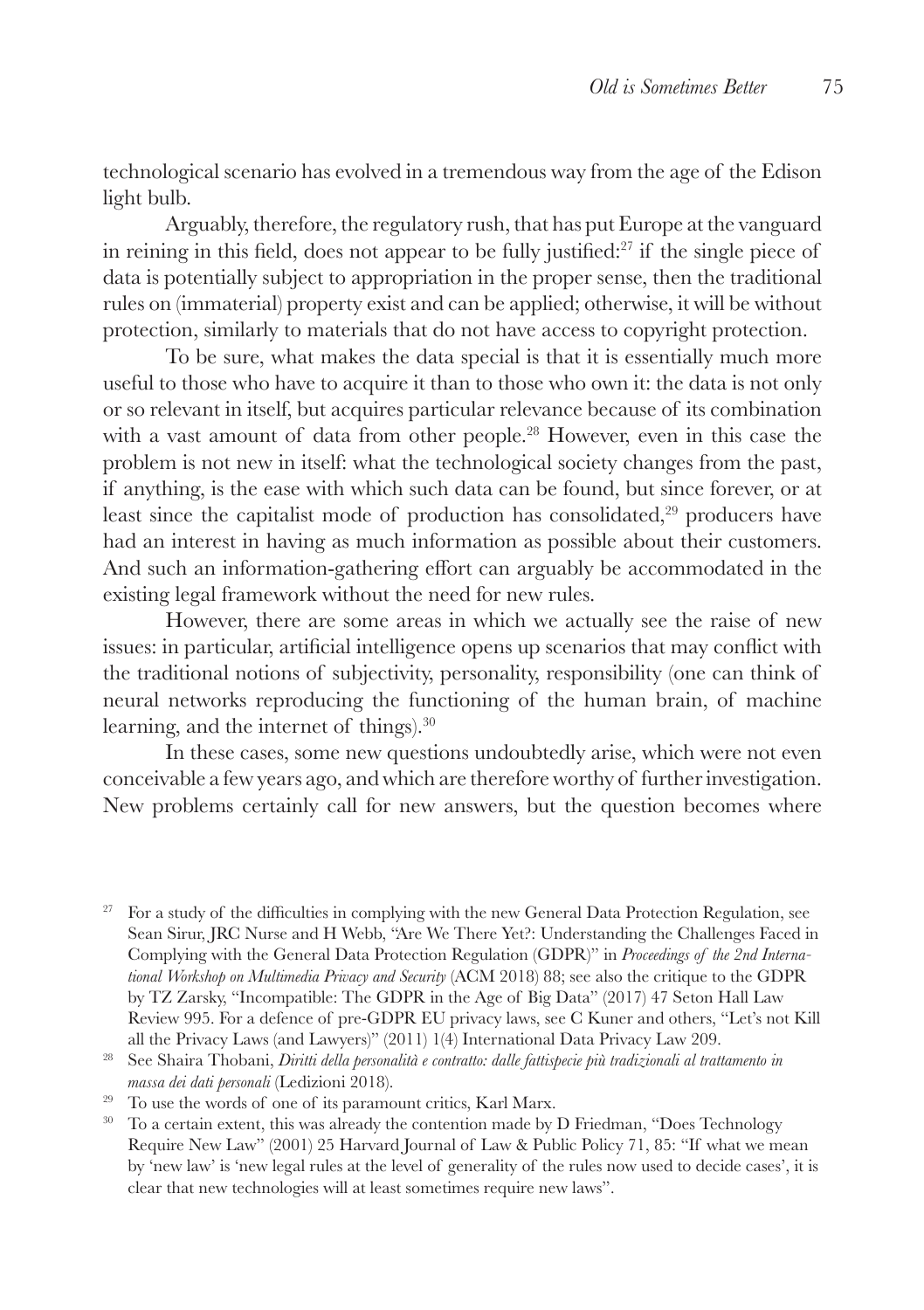these answers should be found: do they require new law, or is the existing law sufficiently well equipped to accommodate these new questions?

In the next paragraph, I will argue why it is appropriate to refer, as often as possible, to existing law. Here, I would just like to add a comment about the fact that we can usefully distinguish between hard law and soft law when approaching this matter.31 In fact, admittedly, what could be beneficial in order to effectively deal with the digital age is not a new wave of hard law, but at most a new set of soft law, simply helping to put what is new into context, to define it, and to make sense of it in perspective.

From this point of view, the white and green papers of the European institutions are something useful, as are the various policy tools available to regulators to clarify a matter, without intervening in an intrusive way. Soft law instruments are particularly to be welcomed when they anticipate future enforcement practices by public authorities, so as to dispel the possible uncertainty.

Also, the perspective of regulatory sandboxes appears to be a useful road to go down: as was effectively explained, "a regulatory sandbox is a framework set up by a financial sector regulator to allow small scale, live testing of innovations by private firms in a controlled environment (operating under a special exemption, allowance, or other limited, time-bound exception) under the regulator's supervision. The concept, which was developed in a time of rapid technological innovation in financial markets, is an attempt to address the frictions between regulators' desire

<sup>31</sup> For a general discussion, see GC Shaffer and MA Pollack, "Hard vs. Soft Law: Alternatives, Complements, and Antagonists in International Governance" (2010) 94 Minnesota Law Review 706.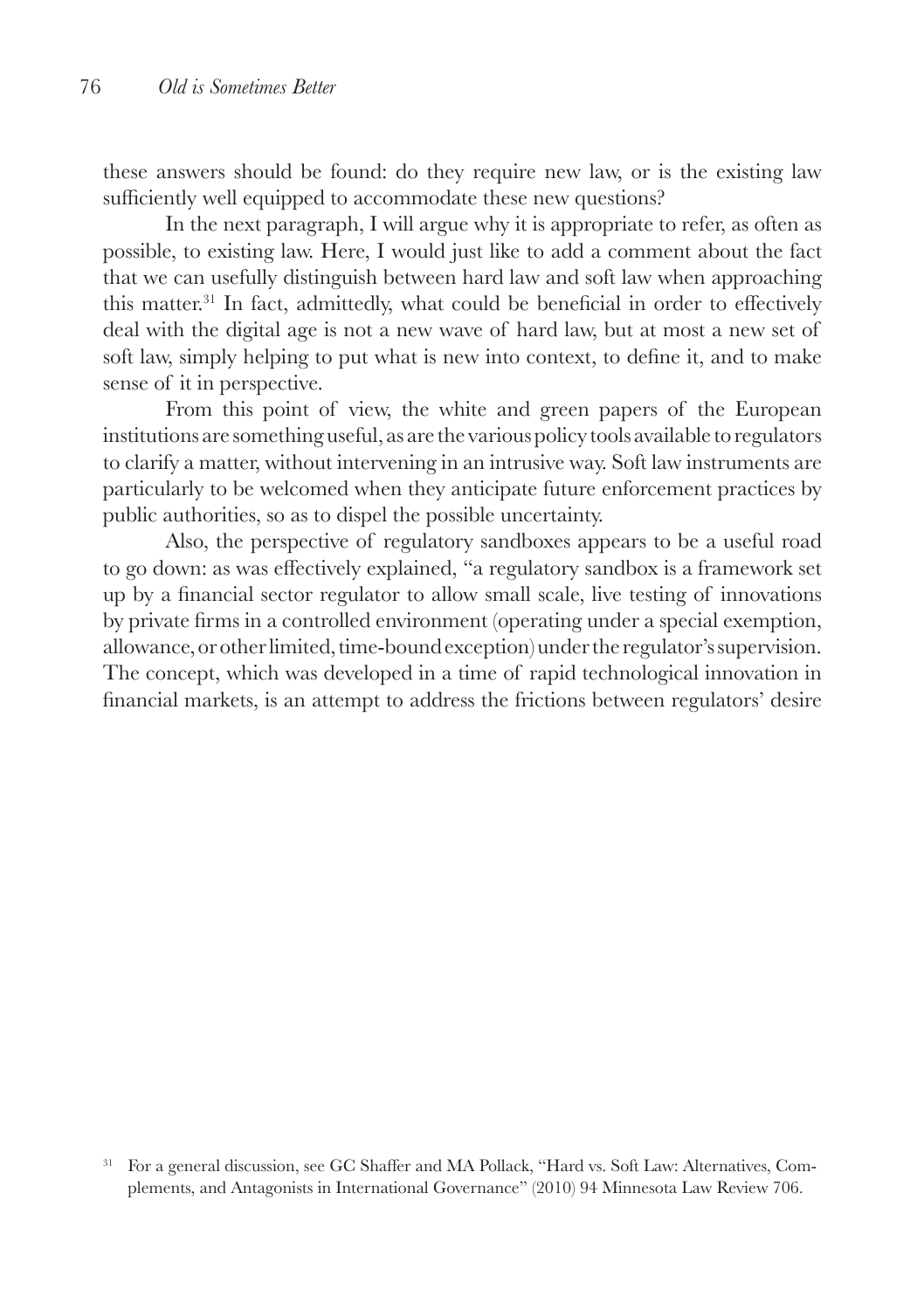to encourage and enable innovation and the emphasis on regulation following the financial crisis of 2007–2008".<sup>32</sup>

This notion has emerged in the world of fintech, but could be usefully used in all areas of law that have to do with innovation: it would be a new way of dealing with novelties, without recourse to pre-emptive hard law.<sup>33</sup>

# IV. SOMETHING BORROWED

Ultimately, what the law can usefully do in order to deal with the new emerging technologies is to draw on the experiences of the past, and thus make use of the existing law, handed down to us precisely from the past.

What we should do, in particular, is to borrow the existing law and apply it to new cases: when a new technology is created, the preferred operation by both *policy-makers* and interpreters would be to consider the legal categories existing in private law, and make use of those that can be usefully applied to establish a framework for it. The tendency that we can observe, for instance in the field of DLTs,<sup>34</sup> seems rather to be to engage in a contest between different jurisdictions in order to be the first one to dictate new rules, often introducing new legal categories, in the hope of triggering a process of imitation of their solutions.

But if the legal comparison and the possible loan or transplant of rules from one system to another can undoubtedly be profitable in practice, in this case it would be preferable for the various systems to frame the novelty in their own categories. These categories, in fact, reflect at least in part a consolidation of legal 'claims'—to use Leoni's notion—to which over time the community of reference has recognised legitimacy and protection. It appears a wise choice in terms of policy to borrow such claims in order to frame the new ones that arise with the emergence of disruptive technologies.

This approach could face an objection if we consider, for example, a field such as the sharing economy, and in particular the case of Uber: borrowing the rules of other sectors could lead, for example, to believe that we have to apply the

<sup>32</sup> I Jenik and K Lauer, "Regulatory Sandboxes and Financial Inclusion" CGAP Working Paper, October 2017, <https://www.cgap.org/sites/default/files/Working-Paper-Regulatory-Sandboxes-Oct-2017.pdf> (accessed 25 October 2019).

<sup>&</sup>lt;sup>33</sup> See various reflections in Financial Conduct Authority, Regulatory sandbox, November 2015,  $\text{thtn:}/\text{/www.ifashobs.com/wp-content/uploads}/2015/11/\text{regularory-sandbox.pdf}$  (accessed 25 October 2019); DW Arner and others, "FinTech and RegTech in a Nutshell, and the Future in a Sandbox" (2017) CFA Institute Research Foundation, 16ff; DA. Zetzsche *et al*, "Regulating a Revolution: From Regulatory Sandboxes to Smart Regulation" (2017) 23 Fordham Journal of Corporate & Financial Law 31.

<sup>34</sup> See for instance R Girasa, *Regulation of Cryptocurrencies and Blockchain Technologies. National and International Perspectives* (Palgrave Macmillan 2018), especially ch 8, *International Regulation*, 199ff.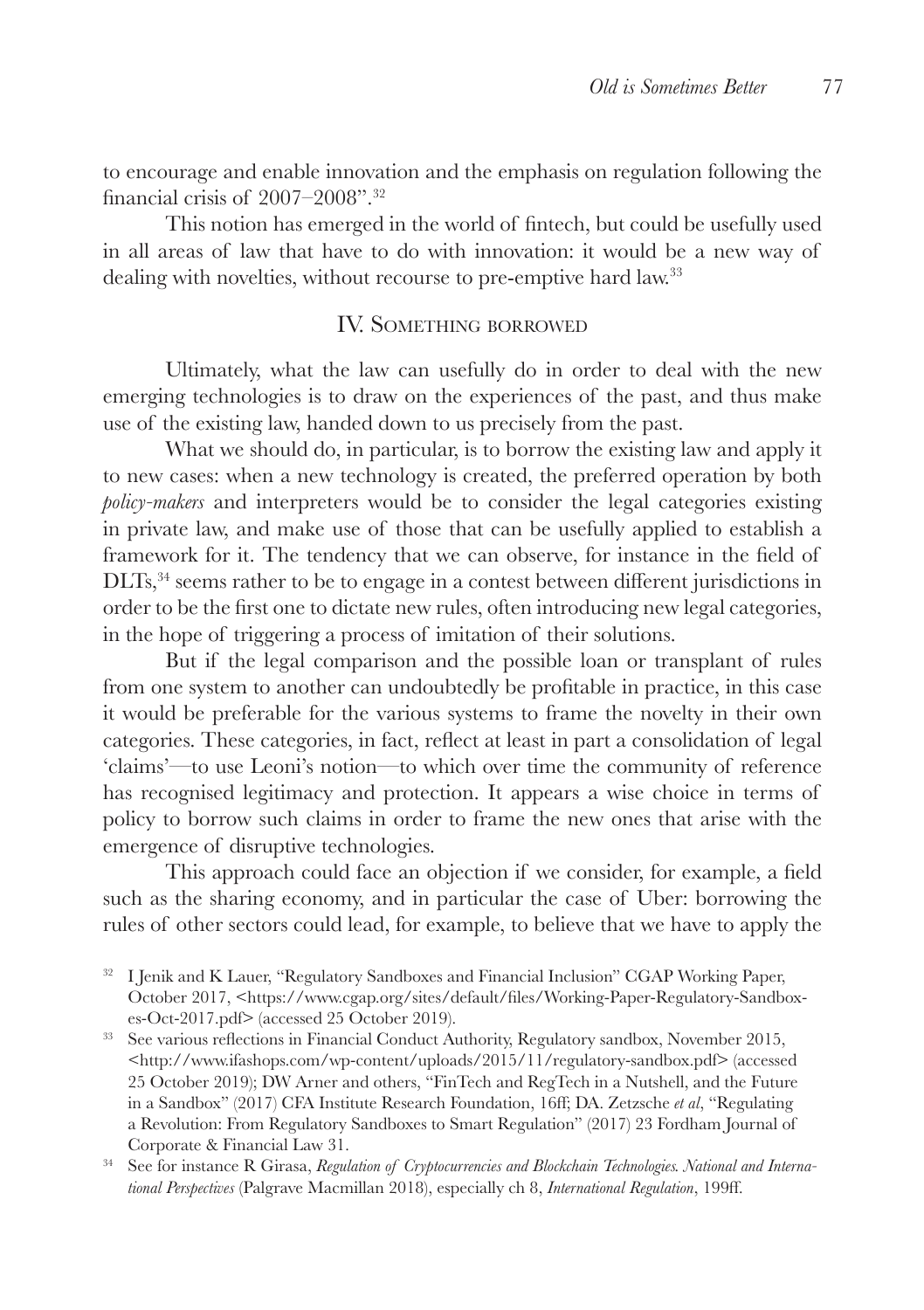rules of labour law to the relationship between this company and its drivers, as is in fact invoked by the drivers themselves in different disputes in various jurisdictions.<sup>35</sup> Moreover, quite surprisingly, it was this very company that called, at policy level, for the introduction of new rules, so as to have a clear and defined regulatory framework within which to operate,<sup>36</sup> as if the existing law did not already contain rules that legitimised its action, if not at the level of ordinary legislation, at least at the constitutional level.37

Moreover, Uber repeated this strategy also in court, when it insisted on arguing that it carried out an activity that could not be framed as public passenger transport, which required instead specific treatment by the law (possibly, precisely, ad hoc treatment, and in any case new). This strategy has notoriously turned out to be a losing one before the Court of Justice of the Eu, which has instead found an identity between the activity carried out by Uber and the public transport activity carried out by existing operators, thus confirming that the existing law is able to make room for many of the innovations that are emerging, without the need for legislative interventions ex *novo*.

It is my contention that a more incisive strategy, even though admittedly not necessarily poised for success, would have been one based on acknowledging the facts, namely that the Uber directly competes with public transport operators, while at the same time claiming that it is (already now) allowed do so on the basis of the unalienable freedom of economic initiative, as well as of an immanent general principle of competition, which trumps any contrasting lower-ranking legislation.<sup>38</sup>

Consequently, borrowing the existing legislation appears to be the preferable choice, both in terms of general public policy, and for the disruptive companies involved themselves: deferring to the legislator for new legislation means putting oneself in the hands of the latter, with the risk that it will never decide, and in

<sup>35</sup> For a useful overview, see K Vizjak, "Uber – An Overview of the International Case Law" in Janja Hojnik (ed), *Sharing Economy in Europe: Opportunities and Challenges* (Zavod 14, 2018) 89ff.

<sup>36</sup> See for instance this report by C Zillman, "This Uber Exec Says the Startup 'Wants to Be Regulated" *Fortune* (New York, 14 June 2016) <http://fortune.com/2016/06/14/this-uber-exec-saysthe-startup-wants-to-be-regulated/> (accessed 25 October 2019). For a quite opposite reading of Uber's regulatory policies, see R Collier, V Dubal and C Carter, "Disrupting Regulation, Regulating Disruption: The Politics of Uber in the United States" (2018) 16(4) *Perspectives on Politics* 919.

<sup>&</sup>lt;sup>37</sup> I made this point, with regard to the Italian case (but the argument is valid in any other Western jurisdiction), in R de Caria, 'Profili di illegittimità nella disciplina italiana del trasporto pubblico non di linea' (2015) OPAL – Osservatorio per le autonomie locali N. 7.

<sup>38</sup> See M Delsignore, *Il contingentamento dell'iniziativa economica privata. Il caso non unico delle farmacie aperte al pubblico* (Giuffrè 2011).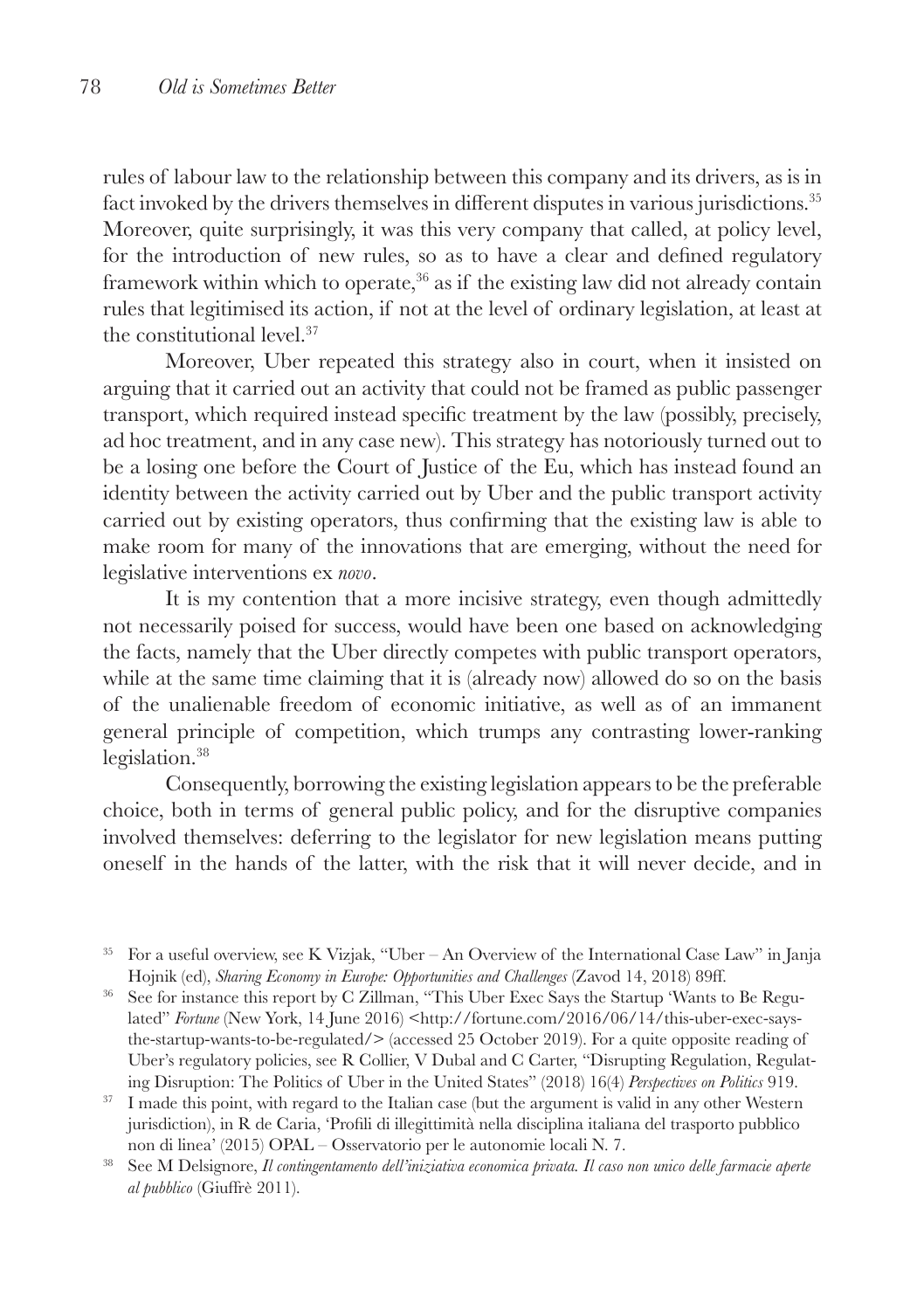any case that opportunities will be created for a very strong lobbying war between opposing positions, which inevitably ends up corrupting the law.39

### V. SOMETHING BLUE

In the traditional matrimonial iconography, the blue item is meant to represent especially the value of purity, and fidelity between the bride and the groom. In our metaphor, the relationship between law and technology should be built in the spirit of fidelity by technological innovations to established law, that can thus preserve its purity.

As argued at the end of the previous paragraph, the value of purity of the law cannot give in to any need of the moment, however urgent it may appear. No matter how great the problems raised by the new technologies may appear, we must remain faithful to the idea that the law can evolve gradually, without shakeups.

As Leoni put it, "Clearly 'legal' demands on one hand, and clearly 'illegal' demands on the other are located at the opposite ends of a spectrum comprising all demands that people may make in any given society at any given time. One should not forget, however, the huge intermediate sector of less definable 'quasi-legal' or 'quasi-illegal' demands whose probabilities of being satisfied are lower than those of clearly 'legal' demands, but still higher than those of clearly 'illegal' ones. The position of many, if not all, demands in the spectrum may change and is actually changing in any society at any given time. This process, to use Justinian's famous words, '*semper in infinitum decurrit*' (is always continuing), and we could not grasp it without introducing the time dimension. New demands may appear while old ones fade away, and present demands may change their position in the spectrum. The whole process may be therefore described as a continuous change of the respective probabilities that all demands have to be satisfied in a given society at any given time".<sup>40</sup>

Our faith should therefore be placed with the steady, and slow process of creation of the law, rather than with legislation: "This is certainly due, among other things, to the conventional faith of our time in the virtues of 'representative'

In Leoni's words: "legislation is traced back, more or less implicitly, to the unconditioned will of a sovereign, whoever he may be. The very idea of legislation encourages the hopes of all those who imagine that legislation, as a result of the unconditioned will of some people, will be able to reach ends that could never be reached by ordinary procedures adopted by ordinary men; that is, by judges and lawyers. The usual phrase by the man in the street today, 'There ought to be a law' for this or for that, is the naive expression of that faith in legislation. While the processes conducive to lawyers'-law and judge-made-law appear as conditioned ways of producing law, the legislative process appears, or tends to appear, to be unconditioned and a pure matter of will' (Leoni (n 23)).

 $40$  Leoni (n 23).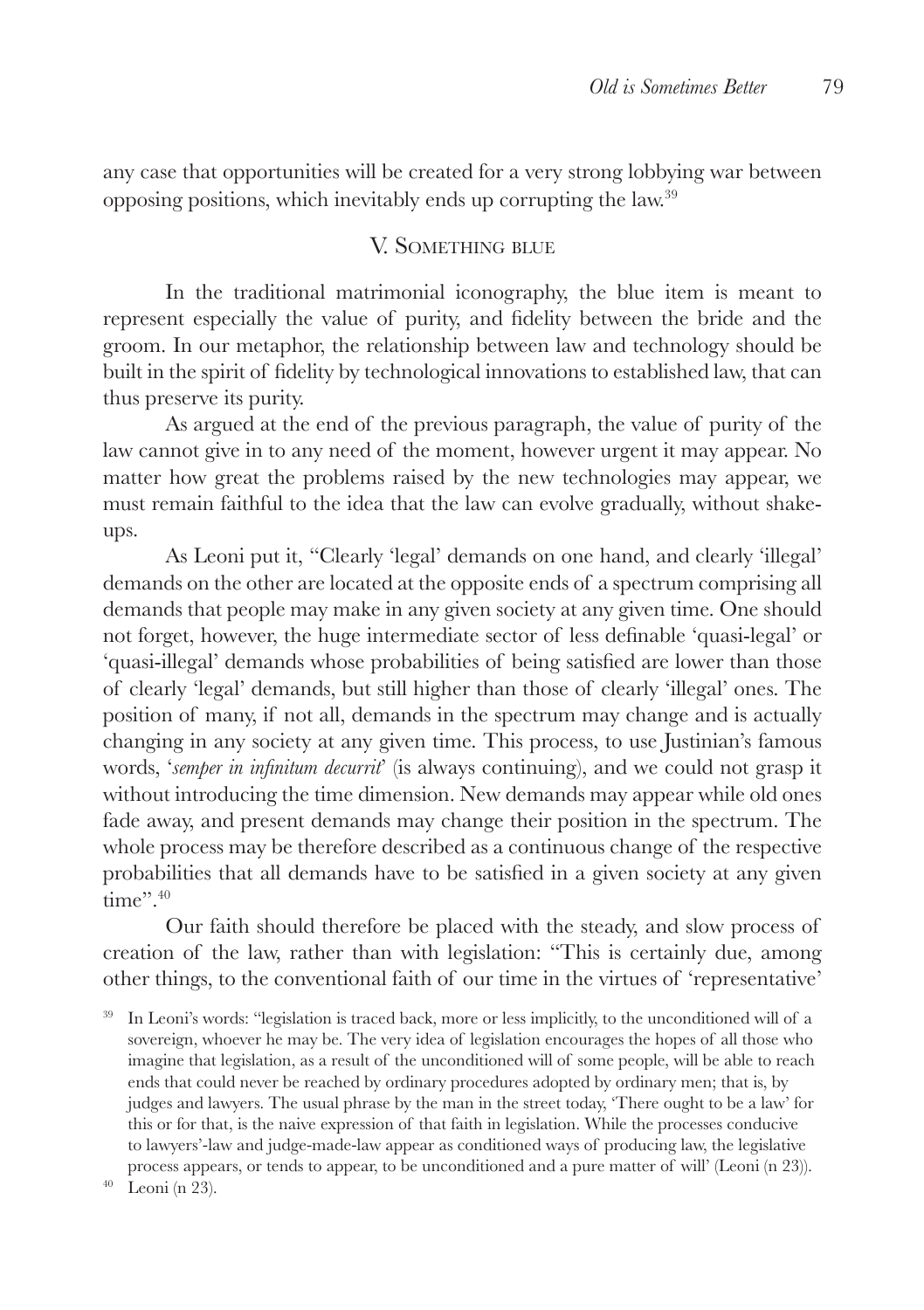democracy, notwithstanding the fact that 'representation' appears to be a very dubious process even to those experts on politics who would not go so far as to say with Schumpeter that representative democracy today is a 'sham'. This faith may prevent one from recognising that the more numerous the people are whom one tries to 'represent' through the legislative process and the more numerous the matters in which one tries to represent them, the less the word 'representation' has a meaning referable to the actual will of actual people other than that of the persons named as their 'representatives'".<sup>41</sup>

Policy-wise, this also implies that the regulation of digital technologies should be better left within the field of private law: the current expansion of the public law domain<sup> $42$ </sup> is a move to reject, because it arguably leads to the interference of external interests, that are borne by somebody who is not involved in a transaction, in the free interplay of contractual wills by the parties to that transaction: "Dean Roscoe Pound pointed out in an essay cited by Professor Hayek that contemporary tendencies in the exposition of public law subordinate the interests 'of the individual to those of the public official' by allowing the latter 'to identify one side of the controversy with the public interest and so give it a great value and ignore the others.' This applies more or less to all kinds of administrative laws, whether they are administered by independent courts or not".<sup>43</sup>

In other words, injecting public law considerations into contractual relationships that should remain private is severely in danger of altering those relationships. As Leoni himself put it by making the example of marriage, particularly in tune with my own metaphor here, "That the legislators, at least in the West, still refrain from interfering in such fields of individual activity as speaking or choosing one's marriage partner or wearing a particular style of clothing or traveling usually conceals the raw fact that they actually do have the power to interfere in every one of these fields".44 Admittedly, legislators have in fact the power to interfere and regulate the situations emerging from the new technological

<sup>41</sup> *ibid*.

<sup>44</sup> Leoni (n 23).

 $42$  See the reflections on this topic by M Ruffert, "Public Law and the Economy: A Comparative View from the German Perspective" (2013) 11(4) International Journal of Constitutional Law 925.

<sup>43</sup> Leoni (n 23), citing FA Hayek, *The Political Ideal of the Rule of Law* (Cairo: Fiftieth Anniversary Commemoration Lectures, National Bank of Egypt 1955), 57 (later taken up in *The Constitution of Liberty*).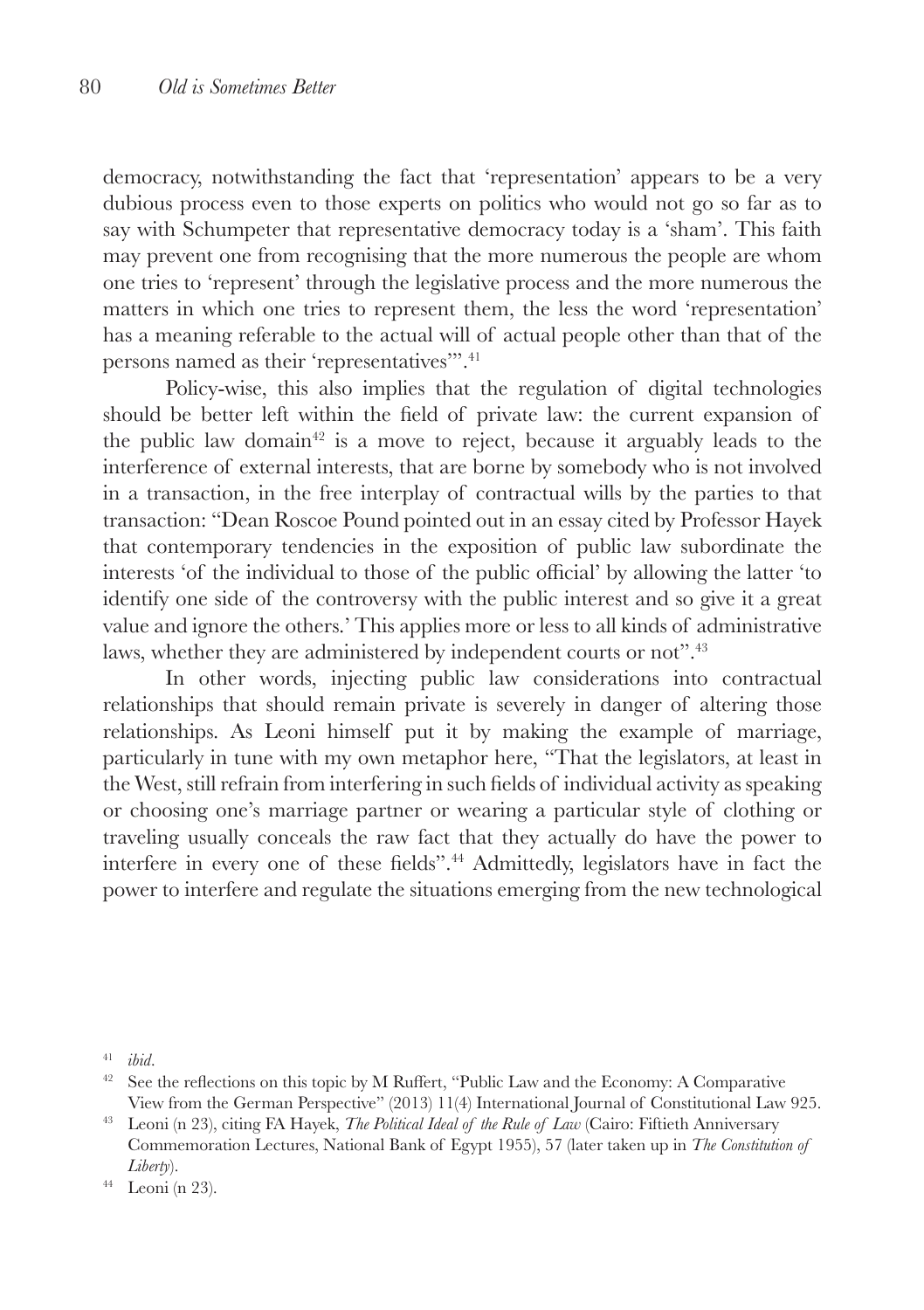advancements, but should arguably refrain from doing so, no less than how they normally refrain from interfering in marital relationships.

#### VI. Law and disruptive technologies: a happy marriage?

Ultimately, on the one hand, it may seem useful for lawyers to invent new categories in order to be ahead of the curve and not to give the feeling of being left behind, but it must always be stressed that the absence of new rules does not imply any regulatory vacuum *tout-court*, 45 and in any case even the regulatory vacuum is not in itself to be rejected.

In all modern legal systems, the "presumption of liberty"<sup>46</sup> should apply, according to which all acts not expressly prohibited by the law must be deemed lawful. In a rather peculiar move, a few years ago Italy decided to sanction this principle (even more oddly, only by way of ordinary law), $47$  but this principle, even if implicit, is immanent to all democratic legal systems based on freedom and the rule of law. But if this is true, to go back to some of my examples, Uber does not—or at least should not—need new pre-emptive rules in order to know how to operate, or even to see itself legitimated to operate; Bitcoin of blockchain do not (or should not) need a normative definition in order to be able to be legitimately employed; artificial intelligence does not require a completely new legal paradigm and framework in order to be regulated; and so on.

I therefore submit that the law should not run after the latest technological advancement, but rather take a step back and effectively apply consolidated principles from the past even to today's fanciest technological gadgets In terms of policy, a strong self-restraint by legislators and regulators worldwide is in order: oldtime customary law can arguably be much more effective in regulating the digital phenomena, than any hard-law attempt at reigning in an area that is irreconcilable with the uncertainties brought about by the tantrums of written law.

The use of the so-called new *Lex Mercatoria*48 and customary law to tackle such hot topics as artificial intelligence, or internet of things, or robotics, might appear far-fetched. But what is stratified over time is what is really meant to last, overcoming the fashions of the moment. The most preferable approach seems

<sup>45</sup> In the field of DLTs, this view was shared for instance by IM Barsan, "Legal Challenges of Initial Coin Offerings (ICO)" (2017) Revue Trimestrielle de Droit Financier 54, 56, although the author reaches quite different policy conclusions than the ones advocated for here.

<sup>46</sup> On which see, among many, RE Barnett, *Restoring the Lost Constitution: The Presumption of Liberty* (Princeton University Press 2003).

<sup>47</sup> Art 3 of Decree-law 13 August 2011, No. 138, converted with amendments into law 14 September 2011, No 148

<sup>48</sup> For a comprehensive account, see, among many, A Stone Sweet, "The new *Lex Mercatoria* and transnational governance" (2006) 13(5) Journal of European Public Policy 627.